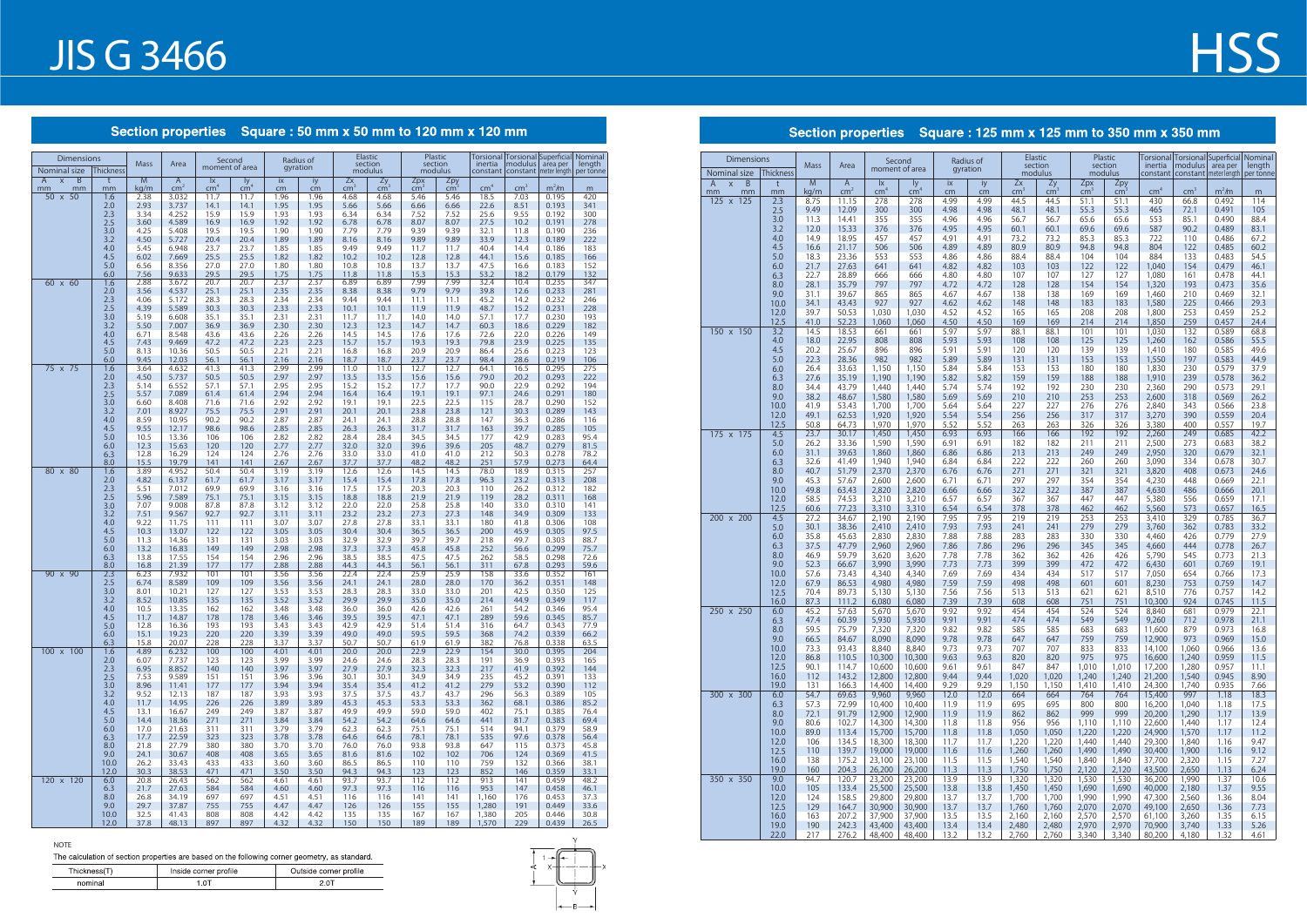### Section properties Square: 400 mm x 400 mm to 550 mm x 550 mm

| Dimensions                         |                  | <b>Mass</b><br>Area |                      |                                           | Second               | Radius of<br>gyration |          |                       | Elastic<br>section    |                      | Plastic<br>section     | inertia         | modulus area per | Torsional Torsional Superficial Nominal | length    |
|------------------------------------|------------------|---------------------|----------------------|-------------------------------------------|----------------------|-----------------------|----------|-----------------------|-----------------------|----------------------|------------------------|-----------------|------------------|-----------------------------------------|-----------|
| Nominal size                       | <b>Thickness</b> |                     |                      |                                           | moment of area       |                       |          |                       | modulus               |                      | modulus                |                 |                  | constant   constant   meter length      | per tonne |
| B<br>A<br>$\mathsf{x}$<br>mm<br>mm | mm               | M<br>kg/m           | A<br>cm <sup>2</sup> | $\mathsf{I}\mathsf{x}$<br>cm <sup>4</sup> | ly.<br>$\text{cm}^4$ | ix<br>cm              | iy<br>cm | Zx<br>cm <sup>3</sup> | Zy<br>cm <sup>3</sup> | Zpx<br>$\text{cm}^3$ | Zpy<br>cm <sup>3</sup> | cm <sup>4</sup> | cm <sup>3</sup>  | $m2$ /m                                 | m         |
| 400<br>400<br>$\mathsf{X}$         | 9.0              | 109                 | 138.7                | 35,100                                    | 35,100               | 15.9                  | 15.9     | 1,750                 | 1,750                 | 2,020                | 2,020                  | 54,500          | 2,630            | 1.57                                    | 9.19      |
|                                    | 10.0             | 120                 | 153.4                | 38,600                                    | 38,600               | 15.9                  | 15.9     | 1,930                 | 1,930                 | 2,230                | 2,230                  | 60,200          | 2,890            | 1.57                                    | 8.30      |
|                                    | 12.0             | 143                 | 182.5                | 45,300                                    | 45,300               | 15.8                  | 15.8     | 2,270                 | 2,270                 | 2,640                | 2,640                  | 71,300          | 3,400            | 1.56                                    | 6.98      |
|                                    | 12.5             | 149                 | 189.7                | 47,000                                    | 47,000               | 15.7                  | 15.7     | 2,350                 | 2,350                 | 2,740                | 2,740                  | 74,100          | 3,530            | 1.56                                    | 6.71      |
|                                    | 16.0             | 188                 | 239.2                | 57,900                                    | 57,900               | 15.6                  | 15.6     | 2,900                 | 2,900                 | 3,410                | 3,410                  | 92,700          | 4,360            | 1.55                                    | 5.33      |
|                                    | 19.0             | 220                 | 280.3                | 66,600                                    | 66,600               | 15.4                  | 15.4     | 3,330                 | 3,330                 | 3,960                | 3,960                  | 108,000         | 5,020            | 1.53                                    | 4.55      |
|                                    | 22.0             | 251                 | 320.2                | 74,700                                    | 74,700               | 15.3                  | 15.3     | 3,740                 | 3,740                 | 4,480                | 4,480                  | 122,000         | 5,640            | 1.52                                    | 3.98      |
| 450 x 450                          | 9.0              | 123                 | 156.7                | 50,400                                    | 50,400               | 17.9                  | 17.9     | 2,240                 | 2,240                 | 2,580                | 2,580                  | 78,100          | 3,360            | 1.77                                    | 8.13      |
|                                    | 10.0             | 136                 | 173.4                | 55,500                                    | 55,500               | 17.9                  | 17.9     | 2,470                 | 2,470                 | 2,850                | 2,850                  | 86,300          | 3,700            | 1.77                                    | 7.35      |
|                                    | 12.0             | 162                 | 206.5                | 65,400                                    | 65,400               | 17.8                  | 17.8     | 2,910                 | 2,910                 | 3,370                | 3,370                  | 102,000         | 4,370            | 1.76                                    | 6.17      |
|                                    | 12.5             | 169                 | 214.7                | 67,800                                    | 67,800               | 17.8                  | 17.8     | 3,020                 | 3,020                 | 3,500                | 3,500                  | 106,000         | 4,530            | 1.76                                    | 5.93      |
|                                    | 16.0             | 213                 | 271.2                | 84,100                                    | 84,100               | 17.6                  | 17.6     | 3,740                 | 3,740                 | 4,380                | 4,380                  | 134,000         | 5,620            | 1.75                                    | 4.70      |
|                                    | 19.0             | 250                 | 318.3                | 97,100                                    | 97,100               | 17.5                  | 17.5     | 4,310                 | 4,310                 | 5,090                | 5,090                  | 156,000         | 6,490            | 1.73                                    | 4.00      |
|                                    | 22.0             | 286                 | 364.2                | 109,000                                   | 109,000              | 17.3                  | 17.3     | 4,850                 | 4,850                 | 5,780                | 5,780                  | 177,000         | 7,310            | 1.72                                    | 3.50      |
| 500 x 500                          | 9.0              | 137                 | 174.7                | 69,800                                    | 69,800               | 20.0                  | 20.0     | 2,790                 | 2,790                 | 3,200                | 3,200                  | 108,000         | 4,190            | 1.97                                    | 7.29      |
|                                    | 10.0             | 152                 | 193.4                | 76,900                                    | 76,900               | 19.9                  | 19.9     | 3,080                 | 3,080                 | 3,540                | 3,540                  | 119,000         | 4,610            | 1.97                                    | 6.59      |
|                                    | 12.0             | 181                 | 230.5                | 90,800                                    | 90,800               | 19.8                  | 19.8     | 3,630                 | 3,630                 | 4,200                | 4,200                  | 141,000         | 5,450            | 1.96                                    | 5.53      |
|                                    | 12.5             | 188                 | 239.7                | 94,100                                    | 94,100               | 19.8                  | 19.8     | 3,770                 | 3,770                 | 4,360                | 4,360                  | 147,000         | 5,650            | 1.96                                    | 5.31      |
|                                    | 16.0             | 238                 | 303.2                | 117,000                                   | 117.000              | 19.6                  | 19.6     | 4.680                 | 4,680                 | 5,460                | 5,460                  | 185,000         | 7,030            | 1.95                                    | 4.20      |
|                                    | 19.0             | 280                 | 356.3                | 136,000                                   | 136,000              | 19.5                  | 19.5     | 5,420                 | 5,420                 | 6,370                | 6,370                  | 216,000         | 8,150            | 1.93                                    | 3.58      |
|                                    | 22.0             | 320                 | 408.2                | 153,000                                   | 153,000              | 19.4                  | 19.4     | 6,120                 | 6,120                 | 7,240                | 7,240                  | 246,000         | 9,210            | 1.92                                    | 3.12      |
| 550 x 550                          | 12.0             | 200                 | 254.5                | 122,000                                   | 122,000              | 21.9                  | 21.9     | 4,430                 | 4,430                 | 5,110                | 5,110                  | 189,000         | 6,650            | 2.16                                    | 5.00      |
|                                    | 12.5             | 208                 | 264.7                | 126,000                                   | 126,000              | 21.9                  | 21.9     | 4,600                 | 4,600                 | 5,310                | 5,310                  | 197,000         | 6,900            | 2.16                                    | 4.81      |
|                                    | 16.0             | 263                 | 335.2                | 158,000                                   | 158,000              | 21.7                  | 21.7     | 5,730                 | 5,730                 | 6.670                | 6,670                  | 248,000         | 8,610            | 2.15                                    | 3.80      |
|                                    | 19.0             | 310                 | 394.3                | 183,000                                   | 183,000              | 21.5                  | 21.5     | 6,660                 | 6,660                 | 7,790                | 7,790                  | 290,000         | 10,000           | 2.13                                    | 3.23      |
|                                    | 22.0             | 355                 | 452.2                | 207,000                                   | 207,000              | 21.4                  | 21.4     | 7,530                 | 7,530                 | 8,870                | 8,870                  | 331,000         | 11,300           | 2.12                                    | 2.82      |

## Section properties Rectangular : 60 mm x 30 mm to 75 mm x 50 mm

| <b>Dimensions</b>                               |            | <b>Mass</b>            | Area                              |                                           | Second<br>moment of area |              | Radius of<br>qyration |                       | Elastic<br>section |                        | Plastic<br>section   | inertia         | Torsional Torsional Superficial Nominal<br>modulus | area per          | length     |
|-------------------------------------------------|------------|------------------------|-----------------------------------|-------------------------------------------|--------------------------|--------------|-----------------------|-----------------------|--------------------|------------------------|----------------------|-----------------|----------------------------------------------------|-------------------|------------|
| Nominal size                                    | Thickness  |                        |                                   |                                           |                          |              |                       |                       | modulus            |                        | modulus              | constant        | constant                                           | meter length      | per tonne  |
| $\overline{B}$<br>A<br>$\mathsf{x}$<br>mm<br>mm | t<br>mm    | $\overline{M}$<br>kg/m | $\overline{A}$<br>cm <sup>2</sup> | $\mathsf{I}\mathsf{x}$<br>cm <sup>4</sup> | ly<br>$\text{cm}^4$      | ix<br>cm     | iy<br>cm              | Zx<br>cm <sup>3</sup> | Zy<br>$\rm cm^3$   | Zpx<br>cm <sup>3</sup> | Zpy<br>$\text{cm}^3$ | cm <sup>4</sup> | cm <sup>3</sup>                                    | m <sup>2</sup> /m | m          |
| $60 \times 30$                                  | 1.6        | 2.13                   | 2.712                             | 12.5                                      | 4.25                     | 2.15         | 1.25                  | 4.16                  | 2.83               | 5.19                   | 3.20                 | 10.3            | 4.90                                               | 0.175             | 470        |
|                                                 | 2.0        | 2.62                   | 3.337                             | 15.1                                      | 5.08                     | 2.12         | 1.23                  | 5.02                  | 3.39               | 6.31                   | 3.89                 | 12.6            | 5.88                                               | 0.173             | 382        |
|                                                 | 2.3        | 2.98                   | 3.792                             | 16.8                                      | 5.65                     | 2.11         | 1.22                  | 5.61                  | 3.76               | 7.11                   | 4.37                 | 14.1            | 6.56                                               | 0.172             | 336        |
|                                                 | 2.5        | 3.21                   | 4.089                             | 17.9                                      | 6.00                     | 2.09         | 1.21                  | 5.98                  | 4.00               | 7.62                   | 4.67                 | 15.1            | 6.98                                               | 0.171             | 312        |
|                                                 | 3.0        | 3.77                   | 4.808                             | 20.5                                      | 6.80                     | 2.07         | 1.19                  | 6.84                  | 4.53               | 8.82                   | 5.39                 | 17.5            | 7.95                                               | 0.170             | 265        |
|                                                 | 3.2        | 3.99                   | 5.087                             | 21.5                                      | 7.08                     | 2.05         | 1.18                  | 7.15                  | 4.72               | 9.27                   | 5.66                 | 18.4            | 8.30                                               | 0.169             | 250        |
|                                                 | 4.0        | 4.83                   | 6.148                             | 24.7                                      | 8.06                     | 2.01         | 1.14                  | 8.25                  | 5.37               | 10.9                   | 6.62                 | 21.5            | 9.52                                               | 0.166             | 207        |
|                                                 | 4.5        | 5.31                   | 6.769                             | 26.4                                      | 8.53                     | 1.98         | 1.12                  | 8.80                  | 5.69               | 11.8                   | 7.14                 | 23.1            | 10.1                                               | 0.165             | 188        |
| 60 x 40                                         | 1.6        | 2.38                   | 3.032                             | 15.2                                      | 8.16                     | 2.24         | 1.64                  | 5.07                  | 4.08               | 6.12                   | 4.64                 | 16.9            | 6.72                                               | 0.195             | 420        |
|                                                 | 2.0<br>2.3 | 2.93<br>3.34           | 3.737<br>4.252                    | 18.4<br>20.7                              | 9.83<br>11.0             | 2.22<br>2.20 | 1.62<br>1.61          | 6.14<br>6.88          | 4.92<br>5.50       | 7.47<br>8.44           | 5.65<br>6.38         | 20.7<br>23.4    | 8.12<br>9.10                                       | 0.193<br>0.192    | 341<br>300 |
|                                                 | 2.5        | 3.60                   | 4.589                             | 22.1                                      | 11.7                     | 2.19         | 1.60                  | 7.36                  | 5.87               | 9.06                   | 6.84                 | 25.1            | 9.72                                               | 0.191             | 278        |
|                                                 | 3.0        | 4.25                   | 5.408                             | 25.4                                      | 13.4                     | 2.17         | 1.58                  | 8.46                  | 6.72               | 10.5                   | 7.94                 | 29.3            | 11.2                                               | 0.190             | 236        |
|                                                 | 3.2        | 4.50                   | 5.727                             | 26.6                                      | 14.1                     | 2.16         | 1.57                  | 8.87                  | 7.03               | 11.1                   | 8.36                 | 30.9            | 11.7                                               | 0.189             | 222        |
|                                                 | 4.0        | 5.45                   | 6.948                             | 31.0                                      | 16.3                     | 2.11         | 1.53                  | 10.3                  | 8.14               | 13.2                   | 9.89                 | 36.7            | 13.7                                               | 0.186             | 183        |
|                                                 | 4.5        | 6.02                   | 7.669                             | 33.3                                      | 17.4                     | 2.09         | 1.51                  | 11.1                  | 8.72               | 14.3                   | 10.7                 | 39.9            | 14.7                                               | 0.185             | 166        |
| 70 x 40                                         | 1.6        | 2.63                   | 3.352                             | 22.1                                      | 9.34                     | 2.57         | 1.67                  | 6.32                  | 4.67               | 7.72                   | 5.25                 | 21.0            | 7.90                                               | 0.215             | 380        |
|                                                 | 2.0        | 3.25                   | 4.137                             | 26.9                                      | 11.3                     | 2.55         | 1.65                  | 7.67                  | 5.64               | 9.44                   | 6.41                 | 25.7            | 9.56                                               | 0.213             | 308        |
|                                                 | 2.3        | 3.70                   | 4.712                             | 30.2                                      | 12.6                     | 2.53         | 1.64                  | 8.63                  | 6.32               | 10.7                   | 7.24                 | 29.1            | 10.7                                               | 0.212             | 270        |
|                                                 | 2.5        | 4.00                   | 5.089                             | 32.3                                      | 13.5                     | 2.52         | 1.63                  | 9.24                  | 6.75               | 11.5                   | 7.78                 | 31.3            | 11.5                                               | 0.211             | 250        |
|                                                 | 3.0        | 4.72                   | 6.008                             | 37.3                                      | 15.5                     | 2.49         | 1.61                  | 10.7                  | 7.75               | 13.4                   | 9.05                 | 36.5            | 13.2                                               | 0.210             | 212        |
|                                                 | 3.2        | 5.00                   | 6.367                             | 39.2                                      | 16.2                     | 2.48         | 1.60                  | 11.2                  | 8.12               | 14.1                   | 9.54                 | 38.5            | 13.9                                               | 0.209             | 200        |
|                                                 | 4.0<br>4.5 | 6.08<br>6.73           | 7.748<br>8.569                    | 46.0<br>49.7                              | 18.9<br>20.3             | 2.44<br>2.41 | 1.56<br>1.54          | 13.1<br>14.2          | 9.44<br>10.1       | 16.8<br>18.4           | 11.3<br>12.3         | 45.8<br>50.0    | 16.2<br>17.5                                       | 0.206<br>0.205    | 164<br>149 |
| 75 x 45                                         | 1.6        | 2.88                   | 3.672                             | 28.4                                      | 12.9                     | 2.78         | 1.88                  | 7.56                  | 5.75               | 9.16                   | 6.46                 | 28.2            | 9.63                                               | 0.235             | 347        |
|                                                 | 2.0        | 3.56                   | 4.537                             | 34.5                                      | 15.7                     | 2.76         | 1.86                  | 9.20                  | 6.96               | 11.2                   | 7.90                 | 34.6            | 11.7                                               | 0.233             | 281        |
|                                                 | 2.3        | 4.06                   | 5.172                             | 38.9                                      | 17.6                     | 2.74         | 1.84                  | 10.4                  | 7.82               | 12.7                   | 8.94                 | 39.3            | 13.2                                               | 0.232             | 246        |
|                                                 | 2.5        | 4.39                   | 5.589                             | 41.7                                      | 18.8                     | 2.73         | 1.84                  | 11.1                  | 8.37               | 13.7                   | 9.61                 | 42.3            | 14.1                                               | 0.231             | 228        |
|                                                 | 3.0        | 5.19                   | 6.608                             | 48.3                                      | 21.7                     | 2.70         | 1.81                  | 12.9                  | 9.66               | 16.0                   | 11.2                 | 49.4            | 16.3                                               | 0.230             | 193        |
|                                                 | 3.2        | 5.50                   | 7.007                             | 50.8                                      | 22.8                     | 2.69         | 1.80                  | 13.5                  | 10.1               | 16.9                   | 11.8                 | 52.2            | 17.2                                               | 0.229             | 182        |
|                                                 | 4.0        | 6.71                   | 8.548                             | 59.9                                      | 26.7                     | 2.65         | 1.77                  | 16.0                  | 11.9               | 20.2                   | 14.1                 | 62.6            | 20.2                                               | 0.226             | 149        |
|                                                 | 4.5        | 7.43                   | 9.469                             | 65.0                                      | 28.9                     | 2.62         | 1.75                  | 17.3                  | 12.8               | 22.2                   | 15.5                 | 68.5            | 21.9                                               | 0.225             | 135        |
|                                                 | 5.0        | 8.13                   | 10.36                             | 69.6                                      | 30.8                     | 2.59         | 1.72                  | 18.6                  | 13.7               | 24.0                   | 16.7                 | 74.0            | 23.4                                               | 0.223             | 123        |
|                                                 | 6.0        | 9.45                   | 12.03                             | 77.3                                      | 33.9                     | 2.53         | 1.68                  | 20.6                  | 15.1               | 27.2                   | 18.8                 | 83.7            | 26.0                                               | 0.219             | 106        |
| $75 \times 50$                                  | 2.3        | 4.24                   | 5.402                             | 41.9                                      | 22.4                     | 2.79         | 2.04                  | 11.2                  | 8.96               | 13.6                   | 10.3                 | 46.9            | 14.8                                               | 0.242             | 236        |
|                                                 | 2.5        | 4.58<br>5.42           | 5.839<br>6.908                    | 45.0<br>52.2                              | 24.0<br>27.8             | 2.77<br>2.75 | 2.03<br>2.00          | 12.0<br>13.9          | 9.60               | 14.6<br>17.1           | 11.0<br>12.9         | 50.5<br>59.3    | 15.9<br>18.4                                       | 0.241<br>0.240    | 218<br>184 |
|                                                 | 3.0<br>3.2 | 5.75                   | 7.327                             | 54.9                                      | 29.2                     | 2.74         | 2.00                  | 14.6                  | 11.1<br>11.7       | 18.0                   | 13.6                 | 62.6            | 19.3                                               | 0.239             | 174        |
|                                                 | 4.0        | 7.02                   | 8.948                             | 65.0                                      | 34.3                     | 2.69         | 1.96                  | 17.3                  | 13.7               | 21.7                   | 16.3                 | 75.3            | 22.9                                               | 0.236             | 142        |
|                                                 | 4.5        | 7.79                   | 9.919                             | 70.6                                      | 37.2                     | 2.67         | 1.94                  | 18.8                  | 14.9               | 23.8                   | 17.9                 | 82.7            | 24.9                                               | 0.235             | 128        |
|                                                 | 5.0        | 8.52                   | 10.86                             | 75.7                                      | 39.7                     | 2.64         | 1.91                  | 20.2                  | 15.9               | 25.7                   | 19.3                 | 89.5            | 26.7                                               | 0.233             | 117        |
|                                                 | 6.0        | 9.92                   | 12.63                             | 84.5                                      | 44.1                     | 2.59         | 1.87                  | 22.5                  | 17.6               | 29.2                   | 21.9                 | 102             | 29.8                                               | 0.229             | 101        |

## Section properties Rectangular : 100 mm x 40 mm to 150 mm x 80 mm

## **HSS**

| <b>Dimensions</b>                                            |                  | <b>Mass</b>  | Area                 |                       | Second<br>moment of area |              | Radius of<br>gyration |                       | Elastic<br>section  |                      | Plastic<br>section              |                 |                 |                         | Torsional Torsional Superficial Nominal<br>inertia modulus area per length<br>length |
|--------------------------------------------------------------|------------------|--------------|----------------------|-----------------------|--------------------------|--------------|-----------------------|-----------------------|---------------------|----------------------|---------------------------------|-----------------|-----------------|-------------------------|--------------------------------------------------------------------------------------|
| Nominal size                                                 | <b>Thickness</b> |              |                      |                       |                          |              |                       |                       | modulus             |                      | modulus                         | constant        |                 | constant   meter length | per tonne                                                                            |
| $\overline{B}$<br>$\overline{A}$<br>$\mathsf{X}$<br>mm<br>mm | t<br>mm          | M<br>kg/m    | A<br>cm <sup>2</sup> | lx<br>cm <sup>4</sup> | ly.<br>$\frac{m^4}{2}$   | ix<br>cm     | iy<br>cm              | Zx<br>cm <sup>2</sup> | Zy<br>$\text{cm}^3$ | Zpx<br>$\text{cm}^3$ | $Zpy$ <sub>cm<sup>3</sup></sub> | cm <sup>4</sup> | cm <sup>3</sup> | m <sup>2</sup> /m       | m                                                                                    |
| 100 x 40                                                     | 1.6              | 3.39         | 4.312                | 53.6                  | 12.9                     | 3.52         | 1.73                  | 10.7                  | 6.44                | 13.5                 | 7.10                            | 33.9            | 11.4            | 0.275                   | 295                                                                                  |
|                                                              | 2.0              | 4.19         | 5.337                | 65.4                  | 15.6                     | 3.50         | 1.71                  | 13.1                  | 7.81                | 16.5                 | 8.69                            | 41.5            | 13.9            | 0.273                   | 239                                                                                  |
|                                                              | 2.3<br>2.5       | 4.78<br>5.17 | 6.092<br>6.589       | 73.9<br>79.3          | 17.5<br>18.8             | 3.48<br>3.47 | 1.70<br>1.69          | 14.8<br>15.9          | 8.77<br>9.39        | 18.8<br>20.2         | 9.85<br>10.6                    | 47.0<br>50.5    | 15.6<br>16.8    | 0.272<br>0.271          | 209<br>193                                                                           |
|                                                              | 3.0              | 6.13         | 7.808                | 92.4                  | 21.7                     | 3.44         | 1.67                  | 18.5                  | 10.8                | 23.7                 | 12.4                            | 59.0            | 19.4            | 0.270                   | 163                                                                                  |
|                                                              | 3.2              | 6.51         | 8.287                | 97.3                  | 22.8                     | 3.43         | 1.66                  | 19.5                  | 11.4                | 25.1                 | 13.1                            | 62.3            | 20.4            | 0.269                   | 154                                                                                  |
|                                                              | 4.0              | 7.97         | 10.15                | 116                   | 26.7                     | 3.38         | 1.62                  | 23.2                  | 13.3                | 30.3                 | 15.7                            | 74.5            | 24.0            | 0.266                   | 126                                                                                  |
|                                                              | 4.5              | 8.85         | 11.27                | 126                   | 28.8                     | 3.35         | 1.60                  | 25.2                  | 14.4                | 33.3                 | 17.1                            | 81.5            | 26.1            | 0.265                   | 113                                                                                  |
| 100 x 50                                                     | 1.6              | 3.64         | 4.632                | 61.3                  | 21.1                     | 3.64         | 2.13                  | 12.3                  | 8.43                | 15.0                 | 9.33                            | 50.1            | 14.5            | 0.295                   | 275                                                                                  |
|                                                              | 2.0              | 4.50         | 5.737                | 75.0                  | 25.7                     | 3.62         | 2.12                  | 15.0                  | 10.3                | 18.5                 | 11.5                            | 61.6            | 17.7            | 0.293                   | 222                                                                                  |
|                                                              | 2.3              | 5.14         | 6.552                | 84.8                  | 29.0                     | 3.60         | 2.10                  | 17.0                  | 11.6                | 21.0                 | 13.0                            | 69.9            | 20.0            | 0.292                   | 194                                                                                  |
|                                                              | 2.5              | 5.57         | 7.089                | 91.2                  | 31.1                     | 3.59         | 2.09                  | 18.2                  | 12.4                | 22.7                 | 14.0                            | 75.4            | 21.5            | 0.291                   | 180                                                                                  |
|                                                              | 3.0<br>3.2       | 6.60<br>7.01 | 8.408<br>8.927       | 106<br>112            | 36.1<br>38.0             | 3.56<br>3.55 | 2.07<br>2.06          | 21.3<br>22.5          | 14.4<br>15.2        | 26.7<br>28.2         | 16.4<br>17.4                    | 88.6<br>93.7    | 25.0<br>26.4    | 0.290<br>0.289          | 152<br>143                                                                           |
|                                                              | 4.0              | 8.59         | 10.95                | 134                   | 44.9                     | 3.50         | 2.03                  | 26.8                  | 18.0                | 34.1                 | 20.9                            | 113             | 31.3            | 0.286                   | 116                                                                                  |
|                                                              | 4.5              | 9.55         | 12.17                | 147                   | 48.9                     | 3.47         | 2.00                  | 29.3                  | 19.5                | 37.6                 | 23.0                            | 124             | 34.2            | 0.285                   | 105                                                                                  |
|                                                              | 5.0              | 10.5         | 13.36                | 158                   | 52.5                     | 3.44         | 1.98                  | 31.7                  | 21.0                | 40.8                 | 25.0                            | 135             | 36.8            | 0.283                   | 95.4                                                                                 |
|                                                              | 6.0              | 12.3         | 15.63                | 179                   | 58.7                     | 3.38         | 1.94                  | 35.8                  | 23.5                | 46.9                 | 28.5                            | 154             | 41.4            | 0.279                   | 81.5                                                                                 |
| 125 x 40                                                     | 1.6              | 4.01         | 5.112                | 94.4                  | 15.8                     | 4.30         | 1.76                  | 15.1                  | 7.91                | 19.4                 | 8.63                            | 44.9            | 14.4            | 0.325                   | 249                                                                                  |
|                                                              | 2.0              | 4.98         | 6.337                | 116                   | 19.2                     | 4.27         | 1.74                  | 18.5                  | 9.61                | 23.8                 | 10.6                            | 55.1            | 17.5            | 0.323                   | 201                                                                                  |
|                                                              | 2.3<br>2.5       | 5.69<br>6.15 | 7.242<br>7.839       | 131<br>141            | 21.6<br>23.2             | 4.25<br>4.24 | 1.73<br>1.72          | 20.9<br>22.5          | 10.8<br>11.6        | 27.1<br>29.3         | 12.0<br>12.9                    | 62.4<br>67.1    | 19.7<br>21.2    | 0.322<br>0.321          | 176<br>163                                                                           |
|                                                              | 3.0              | 7.31         | 9.308                | 165                   | 26.8                     | 4.21         | 1.70                  | 26.4                  | 13.4                | 34.4                 | 15.2                            | 78.5            | 24.5            | 0.320                   | 137                                                                                  |
|                                                              | 3.2              | 7.76         | 9.887                | 174                   | 28.2                     | 4.19         | 1.69                  | 27.8                  | 14.1                | 36.5                 | 16.0                            | 82.8            | 25.8            | 0.319                   | 129                                                                                  |
|                                                              | 4.0              | 9.54         | 12.15                | 208                   | 33.2                     | 4.14         | 1.65                  | 33.3                  | 16.6                | 44.2                 | 19.3                            | 99.2            | 30.5            | 0.316                   | 105                                                                                  |
|                                                              | 4.5              | 10.6         | 13.52                | 228                   | 36.0                     | 4.11         | 1.63                  | 36.5                  | 18.0                | 48.8                 | 21.1                            | 109             | 33.2            | 0.315                   | 94.2                                                                                 |
| $125 \times 50$                                              | 1.6              | 4.26         | 5.432                | 107                   | 25.8                     | 4.43         | 2.18                  | 17.0                  | 10.3                | 21.3                 | 11.3                            | 67.2            | 18.3            | 0.345                   | 235                                                                                  |
|                                                              | 2.0<br>2.3       | 5.29<br>6.05 | 6.737<br>7.702       | 131<br>148            | 31.4<br>35.5             | 4.41<br>4.39 | 2.16<br>2.15          | 20.9<br>23.7          | 12.6<br>14.2        | 26.3<br>29.9         | 13.9<br>15.7                    | 82.7<br>93.9    | 22.3<br>25.3    | 0.343<br>0.342          | 189<br>165                                                                           |
|                                                              | 2.5              | 6.55         | 8.339                | 160                   | 38.1                     | 4.38         | 2.14                  | 25.5                  | 15.2                | 32.3                 | 17.0                            | 101             | 27.1            | 0.341                   | 153                                                                                  |
|                                                              | 3.0              | 7.78         | 9.908                | 187                   | 44.4                     | 4.34         | 2.12                  | 29.9                  | 17.7                | 38.1                 | 20.0                            | 119             | 31.6            | 0.340                   | 129                                                                                  |
|                                                              | 3.2              | 8.26         | 10.53                | 198                   | 46.7                     | 4.33         | 2.11                  | 31.6                  | 18.7                | 40.4                 | 21.1                            | 126             | 33.4            | 0.339                   | 121                                                                                  |
|                                                              | 4.0              | 10.2         | 12.95                | 238                   | 55.6                     | 4.28         | 2.07                  | 38.0                  | 22.2                | 49.0                 | 25.5                            | 152             | 39.8            | 0.336                   | 98.4                                                                                 |
|                                                              | 4.5              | 11.3         | 14.42                | 261                   | 60.6                     | 4.25         | 2.05                  | 41.7                  | 24.2                | 54.2                 | 28.1                            | 167             | 43.5            | 0.335                   | 88.4                                                                                 |
|                                                              | 5.0              | 12.5<br>14.6 | 15.86<br>18.63       | 283<br>322            | 65.2<br>73.3             | 4.22<br>4.16 | 2.03<br>1.98          | 45.2<br>51.6          | 26.1<br>29.3        | 59.1<br>68.3         | 30.6<br>35.1                    | 182<br>209      | 47.0<br>53.1    | 0.333<br>0.329          | 80.3<br>68.4                                                                         |
| 125 x 75                                                     | 6.0<br>1.6       | 4.89         | 6.232                | 137                   | 62.8                     | 4.69         | 3.18                  | 21.9                  | 16.8                | 26.3                 | 18.6                            | 135             | 28.0            | 0.395                   | 204                                                                                  |
|                                                              | 2.0              | 6.07         | 7.737                | 169                   | 77.1                     | 4.67         | 3.16                  | 27.0                  | 20.6                | 32.5                 | 22.9                            | 167             | 34.4            | 0.393                   | 165                                                                                  |
|                                                              | 2.3              | 6.95         | 8.852                | 192                   | 87.5                     | 4.65         | 3.14                  | 30.6                  | 23.3                | 37.0                 | 26.1                            | 190             | 39.1            | 0.392                   | 144                                                                                  |
|                                                              | 2.5              | 7.53         | 9.589                | 207                   | 94.2                     | 4.64         | 3.14                  | 33.0                  | 25.1                | 40.0                 | 28.2                            | 205             | 42.1            | 0.391                   | 133                                                                                  |
|                                                              | 3.0              | 8.96         | 11.41                | 243                   | 111                      | 4.61         | 3.11                  | 38.9                  | 29.5                | 47.3                 | 33.3                            | 243             | 49.5            | 0.390                   | 112                                                                                  |
|                                                              | 3.2              | 9.52         | 12.13                | 257                   | 117<br>141               | 4.60<br>4.56 | 3.10                  | 41.1<br>49.7          | 31.1<br>37.5        | 50.1                 | 35.3<br>43.0                    | 258<br>315      | 52.3            | 0.389<br>0.386          | 105<br>85.2                                                                          |
|                                                              | 4.0<br>4.5       | 11.7<br>13.1 | 14.95<br>16.67       | 311<br>342            | 155                      | 4.53         | 3.07<br>3.04          | 54.8                  | 41.2                | 61.1<br>67.7         | 47.5                            | 349             | 63.1<br>69.5    | 0.385                   | 76.4                                                                                 |
|                                                              | 5.0              | 14.4         | 18.36                | 373                   | 168                      | 4.51         | 3.02                  | 59.6                  | 44.7                | 74.1                 | 52.0                            | 382             | 75.6            | 0.383                   | 69.4                                                                                 |
|                                                              | 6.0              | 17.0         | 21.63                | 428                   | 192                      | 4.45         | 2.98                  | 68.6                  | 51.1                | 86.2                 | 60.3                            | 444             | 86.7            | 0.379                   | 58.9                                                                                 |
|                                                              | 6.3              | 17.7         | 22.59                | 444                   | 198                      | 4.43         | 2.96                  | 71.1                  | 52.9                | 89.6                 | 62.7                            | 462             | 89.9            | 0.378                   | 56.4                                                                                 |
|                                                              | 8.0              | 21.8         | 27.79                | 523                   | 232                      | 4.34         | 2.89                  | 83.7                  | 61.8                | 108                  | 75.0                            | 554             | 106             | 0.373                   | 45.8                                                                                 |
| 150 x 50                                                     | 9.0<br>2.3       | 24.1<br>6.95 | 30.67<br>8.852       | 562<br>236            | 248<br>42.0              | 4.28<br>5.16 | 2.84<br>2.18          | 90.0<br>31.4          | 66.1<br>16.8        | 117<br>40.3          | 81.4<br>18.5                    | 602<br>118      | 114<br>30.5     | 0.369<br>0.392          | 41.5<br>144                                                                          |
|                                                              | 2.5              | 7.53         | 9.589                | 254                   | 45.2                     | 5.15         | 2.17                  | 33.9                  | 18.1                | 43.5                 | 19.9                            | 128             | 32.8            | 0.391                   | 133                                                                                  |
|                                                              | 3.0              | 8.96         | 11.41                | 299                   | 52.6                     | 5.12         | 2.15                  | 39.8                  | 21.1                | 51.4                 | 23.5                            | 150             | 38.3            | 0.390                   | 112                                                                                  |
|                                                              | 3.2              | 9.52         | 12.13                | 316                   | 55.5                     | 5.10         | 2.14                  | 42.1                  | 22.2                | 54.5                 | 24.9                            | 159             | 40.4            | 0.389                   | 105                                                                                  |
|                                                              | 4.0              | 11.7         | 14.95                | 381                   | 66.2                     | 5.05         | 2.10                  | 50.9                  | 26.5                | 66.5                 | 30.1                            | 192             | 48.3            | 0.386                   | 85.2                                                                                 |
|                                                              | 4.5              | 13.1         | 16.67                | 420                   | 72.2                     | 5.02         | 2.08                  | 56.0                  | 28.9                | 73.6                 | 33.2                            | 212             | 52.9            | 0.385                   | 76.4                                                                                 |
|                                                              | 5.0<br>6.0       | 14.4         | 18.36                | 456                   | 77.9<br>87.9             | 4.99<br>4.92 | 2.06                  | 60.9                  | 31.1                | 80.5                 | 36.2<br>41.7                    | 230             | 57.1            | 0.383<br>0.379          | 69.4                                                                                 |
| $150 \times 75$                                              | 3.0              | 17.0<br>10.1 | 21.63<br>12.91       | 524<br>380            | 130                      | 5.42         | 2.02<br>3.17          | 69.8<br>50.6          | 35.2<br>34.7        | 93.5<br>62.5         | 38.7                            | 264<br>312      | 64.8<br>59.8    | 0.440                   | 58.9<br>98.7                                                                         |
|                                                              | 3.2              | 10.8         | 13.73                | 402                   | 137                      | 5.41         | 3.16                  | 53.6                  | 36.6                | 66.3                 | 41.0                            | 331             | 63.3            | 0.439                   | 92.8                                                                                 |
|                                                              | 4.0              | 13.3         | 16.95                | 488                   | 166                      | 5.37         | 3.13                  | 65.1                  | 44.2                | 81.1                 | 50.1                            | 404             | 76.6            | 0.436                   | 75.2                                                                                 |
|                                                              | 4.5              | 14.9         | 18.92                | 539                   | 183                      | 5.34         | 3.11                  | 71.9                  | 48.7                | 90.0                 | 55.5                            | 448             | 84.4            | 0.435                   | 67.3                                                                                 |
|                                                              | 5.0              | 16.4         | 20.86                | 588                   | 198                      | 5.31         | 3.08                  | 78.4                  | 52.9                | 98.6                 | 60.7                            | 491             | 91.9            | 0.433                   | 61.1                                                                                 |
|                                                              | 6.0              | 19.3         | 24.63                | 679                   | 228                      | 5.25         | 3.04                  | 90.6                  | 60.7                | 115                  | 70.6                            | 572             | 106             | 0.429                   | 51.7                                                                                 |
|                                                              | 6.3<br>8.0       | 20.2<br>25.0 | 25.74<br>31.79       | 705<br>838            | 236<br>277               | 5.23<br>5.13 | 3.03<br>2.95          | 94.0<br>112           | 62.9<br>73.8        | 120<br>145           | 73.5<br>88.4                    | 595<br>717      | 110<br>130      | 0.428<br>0.423          | 49.5<br>40.1                                                                         |
|                                                              | 9.0              | 27.6         | 35.17                | 906                   | 297                      | 5.07         | 2.91                  | 121                   | 79.2                | 158                  | 96.3                            | 781             | 140             | 0.419                   | 36.2                                                                                 |
| 150 x 80                                                     | 3.0              | 10.4         | 13.21                | 396                   | 150                      | 5.47         | 3.37                  | 52.8                  | 37.5                | 64.7                 | 41.9                            | 349             | 64.1            | 0.450                   | 96.4                                                                                 |
|                                                              | 3.2              | 11.0         | 14.05                | 419                   | 159                      | 5.46         | 3.36                  | 55.9                  | 39.7                | 68.6                 | 44.5                            | 370             | 67.9            | 0.449                   | 90.7                                                                                 |
|                                                              | 4.0              | 13.6         | 17.35                | 509                   | 192                      | 5.42         | 3.33                  | 67.9                  | 48.0                | 84.0                 | 54.4                            | 453             | 82.3            | 0.446                   | 73.4                                                                                 |
|                                                              | 4.5<br>5.0       | 15.2<br>16.8 | 19.37<br>21.36       | 563<br>614            | 211<br>230               | 5.39<br>5.36 | 3.30<br>3.28          | 75.0<br>81.9          | 52.9<br>57.5        | 93.2<br>102          | 60.3<br>66.0                    | 502<br>551      | 90.7<br>98.9    | 0.445<br>0.443          | 65.8<br>59.6                                                                         |
|                                                              | 6.0              | 19.8         | 25.23                | 710                   | 264                      | 5.31         | 3.24                  | 94.7                  | 66.1                | 119                  | 76.9                            | 643             | 114             | 0.439                   | 50.5                                                                                 |
|                                                              |                  |              |                      |                       |                          |              |                       |                       |                     |                      |                                 |                 |                 |                         |                                                                                      |